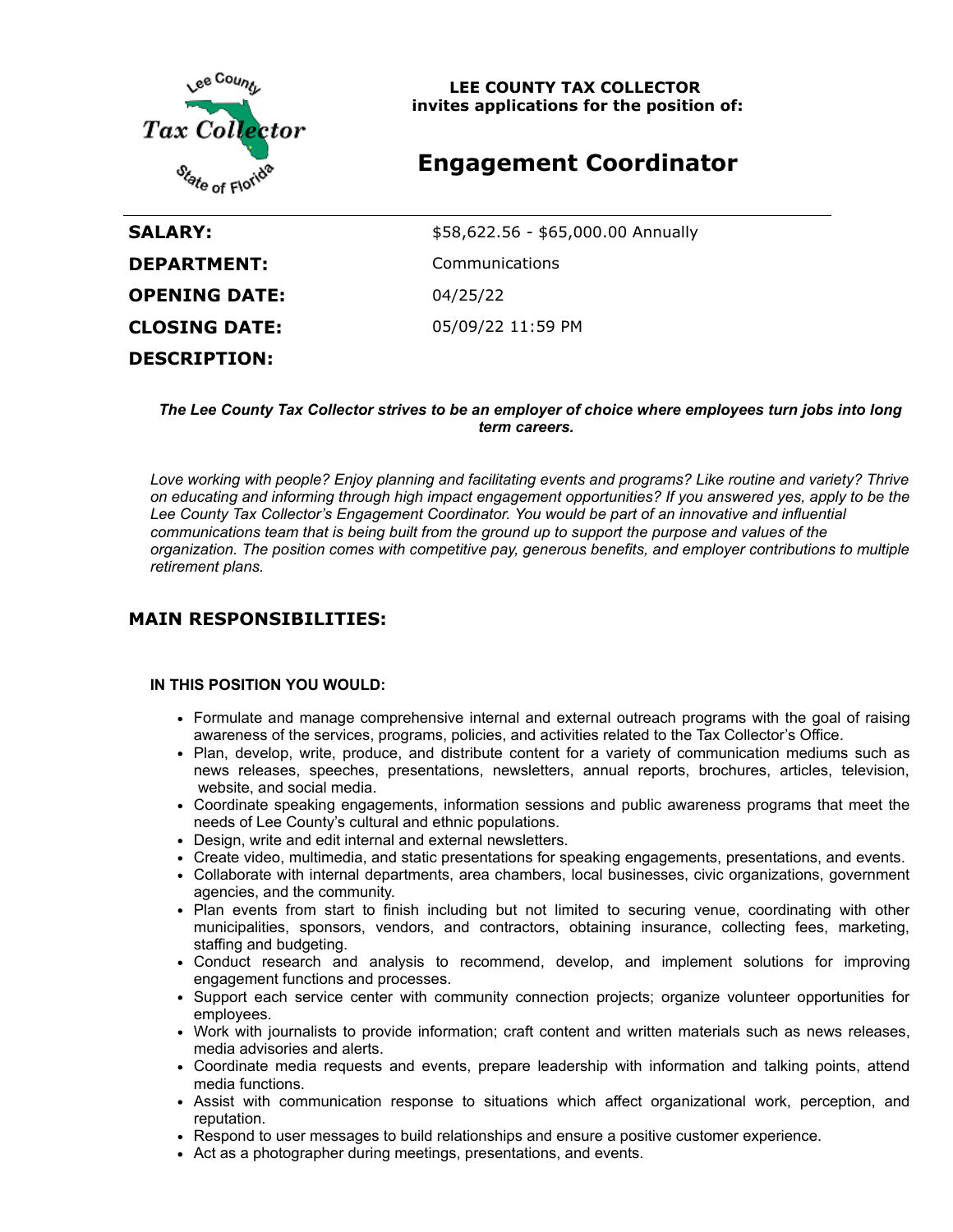- Set up and operate audio, video, and computer equipment for functions including speaking engagements, presentations, and events.
- Collaborate with departments to stay proactive of key developments and issues to ensure timely, effective messaging.
- Provide community outreach by serving on appropriate boards, making presentations, assisting with the coordination of site tours, and serving as a liaison between the community and the Tax Collector's Office.
- Maintain appropriate levels of inventory of educational materials at area chambers, local businesses, civic organizations, and other government agencies.
- Assist in the day-to-day operations and activities of the department.
- Perform all other duties and/or additional work as assigned.

# **QUALIFICATIONS:**

#### **MINIMUM QUALIFICATIONS:**

- Bachelor's degree in business, public relations, public administration, or communications-related field required.
- Three (3) years of experience with progressively responsible duties in business, public relations, public administration, communications, or related field. Or equivalent combination of education, certification, and experience.

#### **PREFERRED QUALIFICATIONS:**

Five (5) years of experience with progressively responsible duties in business, public relations, public administration, communications, or related field. Or equivalent combination of education, certification, and experience.

## **SUPPLEMENTAL INFORMATION:**

#### **KNOWLEDGE, SKILLS, AND ABILITIES:**

- Skill in creative writing and ability to communicate clearly and concisely, both orally and in writing.
- Ability to develop communication plans, creative concepts, messages, and visual appearances to achieve desired objectives and branding.
- Knowledge of principles, practices and techniques of marketing, public information, public relations, and media relations.
- Ability to utilize customer analytics and metrics in decision making.
- Knowledge of laws, rules, regulations, and policies as they pertain to Lee County Tax Collector operations.
- Knowledge of and experience with industry-standard equipment, materials, practices, computers, and applications.
- Ability to respond to customer needs and requests professionally and effectively.
- Ability to work independently and manage multiple projects concurrently.
- Ability to establish and maintain effective and cooperative working relationships.
- Ability to represent the organization in a variety of settings and with diverse communities.
- Ability to attend events outside of regular work hours.

#### **The salary may vary depending on qualifications and experience. New Employees are hired at, or near the entry point shown, depending on qualifications and relevant experience.**